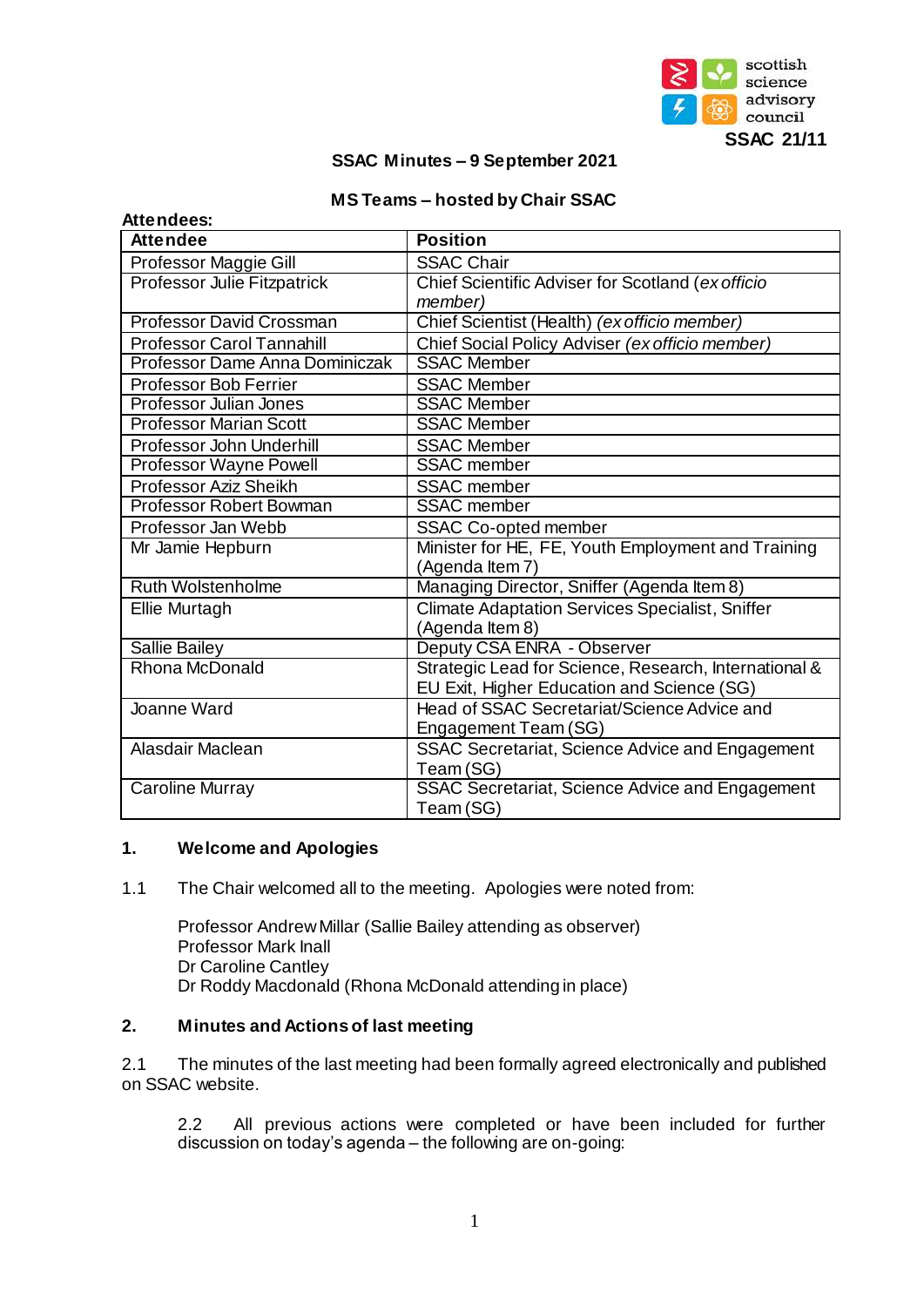21/1 – Distribution List for SSAC Geospatial report has been drafted and will be circulated for comment to use as a basis for future reports.

21/10 – SSAC Members to provide suggestions for other potential guests at future SSAC meetings relevant to the current work programme.

# **3. Update from Professor Julie Fitzpatrick, Chief Scientific Adviser for Scotland**

3.1 CSA provided an overview of her recent activity. She is due to meet the Permanent Secretary to discuss science visibility across Scottish Government. She commented that there was extensive scientific resource within Scottish Government but there were opportunities for it to be more joined up, particularly against the backdrop of recent UK Government initiatives, including ARIA. CSA felt that Covid-19 provides an opportunity to increase science visibility due to a rise in public awareness.

3.2 CS Health added that the meeting with the Permanent Secretary would help ascertain if there is an appetite to look at how science advice is provided across the SG and discuss the role of science advisors within SG.

3.3 Aziz Sheikh highlighted GOScience as a model that could be replicated. CS Health agreed, though suggested it may be better to focus on particular elements of it rather than replicate in full. There was discussion around ARIA.

3.4 CSA advised there was ongoing discussion regarding the Science and Innovation day at COP26.

# **4. Update from Rhona McDonald, Strategic Lead for Science, Research, International HE & EU Exit, Advanced Learning and Science, SG**

4.1 Rhona McDonald provided an update of the work carried out within Advanced Learning and Science Directorate. She advised that the Programme for Government had just been published and noted reference to the SSAC. Rhona updated on work going forward including the SG's future response to the SFC review.

4.2 ARIA legislation consent memorandum has been lodged on the Scottish Parliament website.

4.3. The UK Innovation strategy and R&D UK People and Culture strategy were published on 22 July. SG are engaging with BEIS on both strategies as they develop the implementation plans.

4.4 Scottish Government officials are engaging with BEIS as they develop the Terms of Reference for a review being undertaken by Professor Sir Paul Nurse, looking at the landscape of UK research, development and innovation organisations .

# **Action 22/1 – Secretariat to share ARIA legislative consent memorandum with SSAC.**

4.5 Sallie Bailey, Deputy Chief Scientific Adviser for Environment, Natural Resources and Agriculture, provided a short update on the First Minister's Environmental Council. She advised that the council was a sounding board for policy issues, thought leadership and was accountable to the First Minister. The group is not a science group but made up of a broad range of members who are well placed to tackle all aspects of critical International developments. The council's work was to complement and cross pollinate rather than overlap with other groups.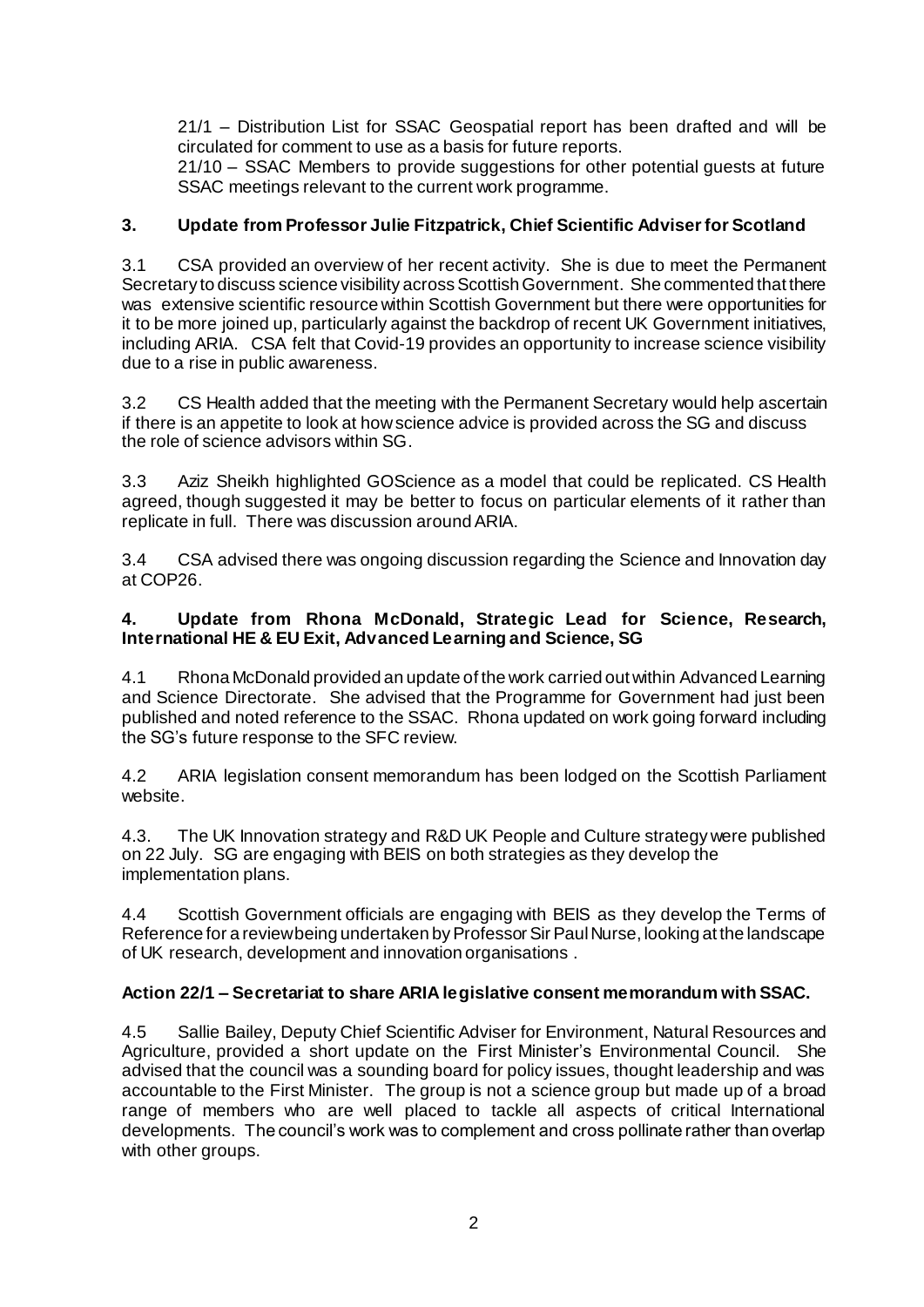4.6 There was discussion around overlapping and complementing work and how various groups could work together in practice. Sallie advised that the Council is aware of the SSAC and would be happy for a meeting to be set up between SSAC and Sir Ian Boyd, which the Chair welcomed.

# **Action 22/2 - A meeting to be arranged between SSAC Chair and Sir Ian Boyd.**

# **5. Member Updates**

5.1 The Chair provided an update on behalf of Mark Inall about five Scottish HEI-led UN BlueZone event applications.

5.2 Wayne Powell and Robert Bowman spoke about the Strength in Places awards and highlighted that collaboration is key in terms of maximising leverage for UKRI.

# **6. Update on Projects**

6.1 Quantum Technologies – Julian Jones advised that work was progressing and a scope agreed by the sub group but needed further discussion with SG policy at a meeting scheduled the following week. There was no need for 1-2-1 interviews with stakeholders as the work would be more desk based research and Caroline Cantley had already carried out some initial research around photonics which overlaps with quantum technology. Julian advised he expected the project to finish on schedule.

6.2 Hydrogen – John Underhill advised that while there had been positive engagement with SG hydrogen policy colleagues, going forward it may be that the SSAC looks at a broader Energy project. The Chair agreed and advised that Jan Webb will continue to assist with this work.

# **Action 22/3 – Energy Scoping Document to be drafted at a later stage.**

6.3 Geospatial Report – Alasdair Maclean advised that the report was in the final stages with the publishers and is expected to be issued within a few weeks at the latest.

6.4 Past Reports – The Chair noted that the Sustainable Chemicals Note had received interest from Helen Pain of RSC and the COP26 Talking Heads videos had been highlighted in the recent RSE magazine.

6.5 COP26 Talking Heads – Caroline Murray advised that the programme was nearing completion with Wayne Powell's video due to be published next and others were ready for release up to November. She advised that Mark Inall had shared COP26 suggestions with CSA for use in discussions with SG and UK(G) officials.

# **7. Mr Hepburn, Minister for Higher Education, Further Education, Youth Employment and Training - Roundtable discussion and perspectives from members on Scotland's science expertise and capabilities.**

7.1 The Minister stated that he had appreciated his recent meeting with Maggie Gill and thanked the group for all the work they had undertaken. He advised that whilst Science was not noted on his ministerial title he was keen to engage with the scientific community.

7.2 Bob Ferrier provided a short presentation on Scotland's four Centres of Expertise, which bring together academics from Universities and researchers from Institutes to provide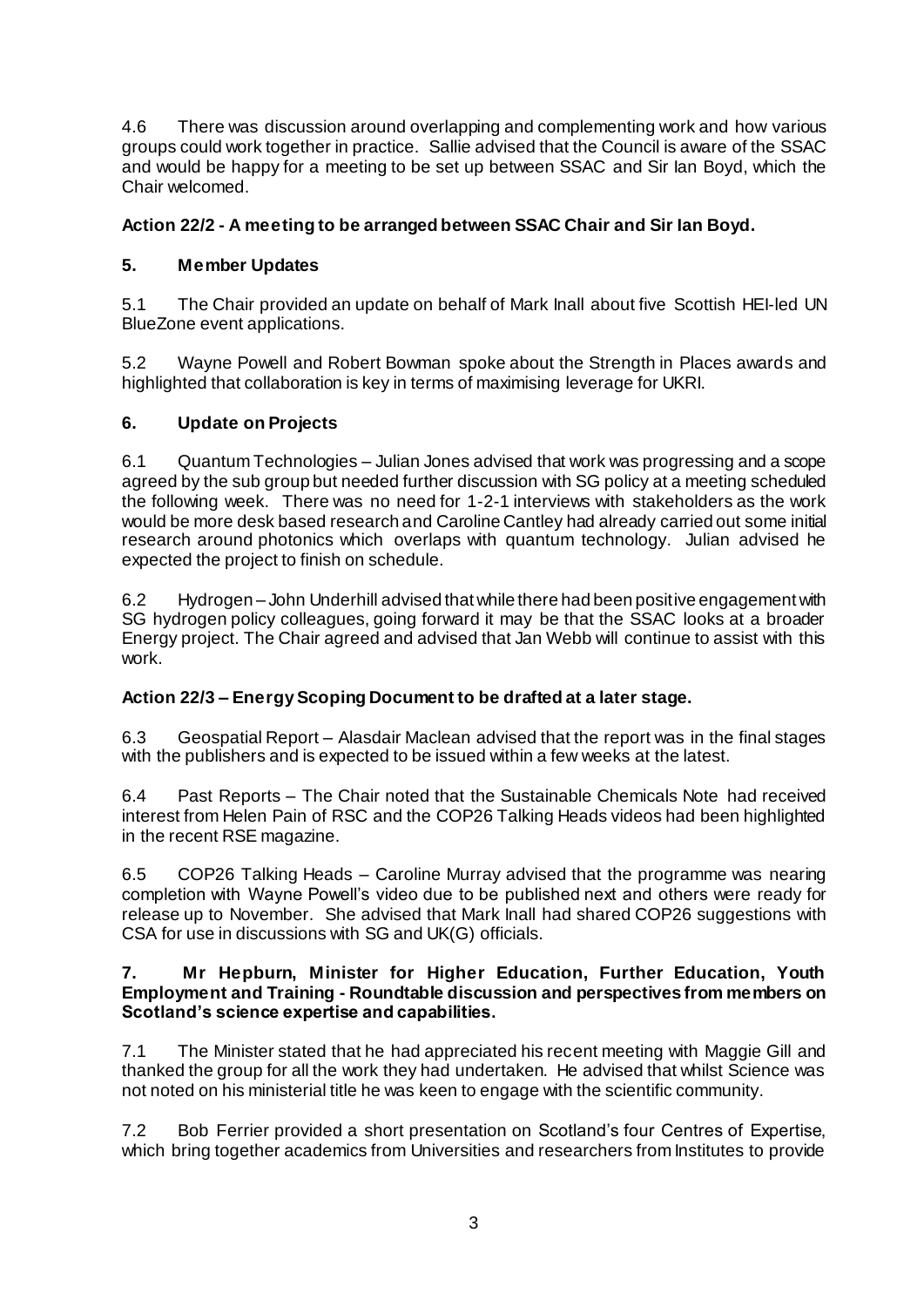evidence with impact. One of the Centres (CREW) has been involved in developing the system of monitoring waste-water for Covid-19.

7.3 Dame Anna Dominiczak provided a brief overview of the work she was involved in during her secondment to DHSC. She highlighted the success of Scotland's Lighthouse Laboratory and reflected on how science and industry had come together in an unprecedented manner during the Covid-19 crisis. She talked about legacy and the need to train people with the skills for the future as this will be a key issue for job creation and economic growth.

7.4 The Minister said he was keen for SSAC to feed into the skills agenda through Skills Development Scotland (SDS) to identify what the SG should be prioritising. He also volunteered to act as a broker to introduce SSAC to fellow Ministers as appropriate.

7.5 There was agreement that Scotland has a strong life sciences industry and Aziz Sheikh advised that it was a good opportunity to develop the skills workforce, particularly in data science areas.

7.6 There was general discussion around research, funding and an issue was raised around anti-science and trust that needed to be addressed.

# **Action 22/4 - Marian Scott to provide links to published papers from ALLEA (All European Academies) around best practice.**

7.7 The Chair thanked the members for their contributions and the Minister for his time in attending the discussion.

# **8. Presentation on Adaptation Scotland**

8.1 The Chair welcomed Ruth Wolstenholme, Managing Director and Ellie Murtagh, Climate Adaptation Services Specialist, from Sniffer, (knowledge brokers for a resilient Scotland) who provided a presentation on Climate Change Adaptation.

8.2 Discussion followed the presentation. It was noted that cross sectoral interaction was needed and it would be useful for the SSAC to link into other policies, including the regional land use strategy. Scientific evidence was required to highlight conflicts and drive change, as there was an economic case to get adaptation further up the agenda. It was suggested that finance could support a climate working group to identify barriers.

# **Action 22/5 – Bob Ferrier and Marian Scott volunteered to be involved in further discussions with Ruth and Ellie to identify if there was any work that SSAC could do in this area.**

8.4 The Chair thanked Ruth and Ellie for their time and an interesting presentation which will be shared with SSAC.

# **Action 22/6 – Secretariat to share copy of Adaptation presentation.**

# **9. Climate Change Mitigation**

9.1 The Chair advised that Mark Inall will take the lead on this Climate Change Mitigation sub group and requested volunteers to assist. Marian Scott volunteered to co-lead with Mark and continue engagement with Zero Waste Scotland and Bob Ferrier offered to provide support to the project leads. The Chair advised that Mark thought he would be able to provide an intern to support the work going forward. She asked SSAC members to provide feedback on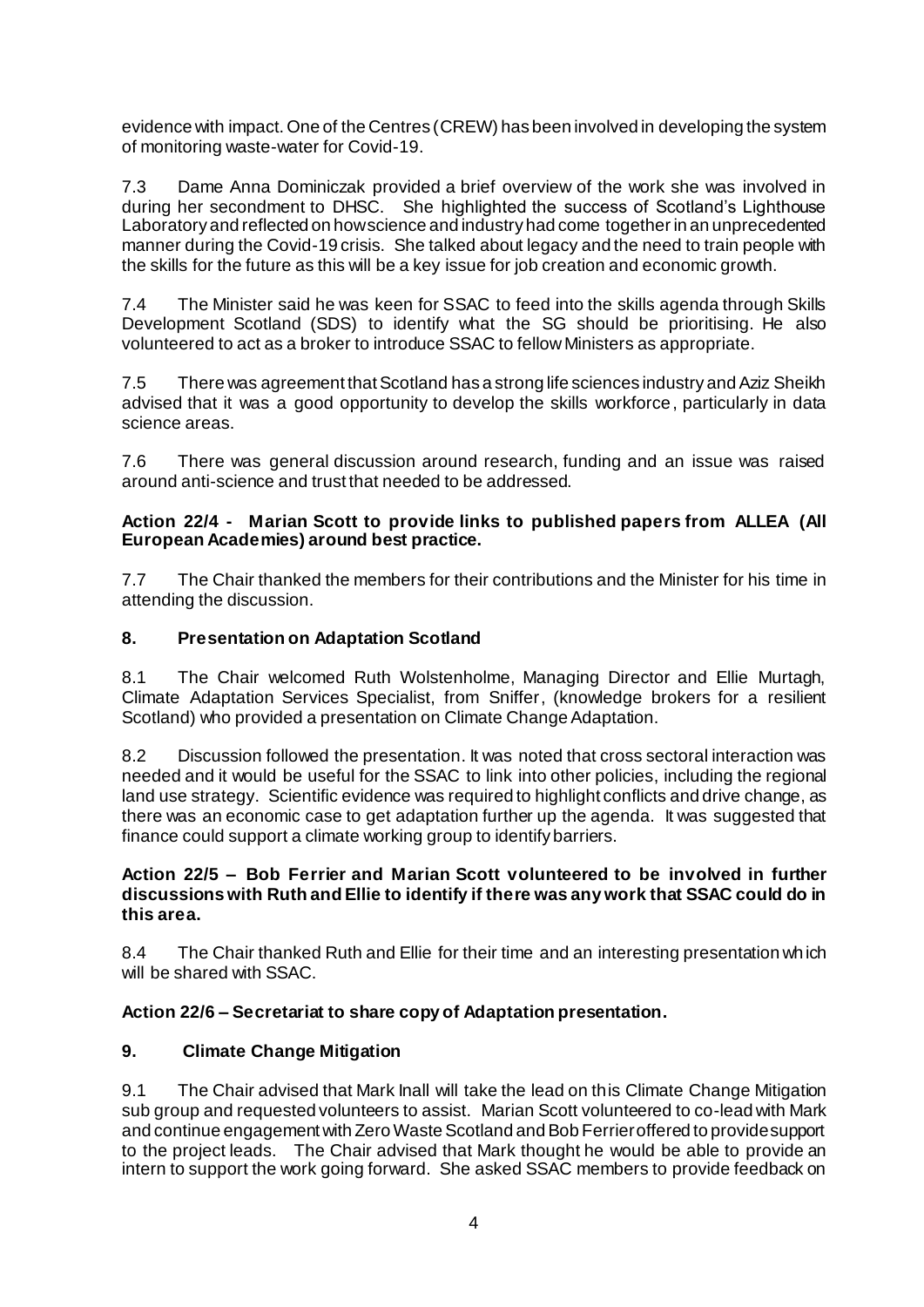the climate change scoping document, which Secretariat had circulated with the meeting papers.

## **Action 22/7 – SSAC members to provide feedback on the Climate Change Scoping Document**

# **10. Future Projects**

10.1 The Chair acknowledged that the council already had a number of projects and subgroup work but addressed some of the suggestions previously made at the last meeting to gauge appetite to take forward.

10.2 The CSA picked out food and land use in relation to net zero, with food inequality becoming very topical. Wayne Powell agreed with CSA and would be happy to be involved although not as leader. Jan Webb asked whether food and land use could be included in the adaptation project. Bob and Marian to explore this with Ruth when they connect.

#### **Action 22/8 - Bob and Marian to explore with Ruth the idea of food and land use linking in with the adaptation work stream.**

10.3 Marian Scott suggested that AI and Digital Strategy should be embedded throughout the different work groups. Members agreed with this suggestion.

10.4 Dame Anna Dominiczak was keen to address Covid-19 legacy and felt now was the time to work on this. Dame Anna and Aziz Sheikh happy to co-lead but would want to have help around them.

# **Action 22/9 - Future work streams and resources to be discussed at wash up meeting between Chair and secretariat.**

10.5 The Chair advised that members should remind themselves of the principles underlying SSAC activities which had been agreed at earlier meetings and published on the SSAC website 'About Us' page to identify where SSAC is the best placed to take forward any of these areas.

10.6 Wayne Powell asked for clarification on the research and innovation work (in connection with Net Zero and Just Transition) in the Programme for Government relating to an SSAC commission. Secretariat had had discussions with several policy colleagues in connection with Net Zero and climate change, although a firm commission had not been finalised as yet.

#### **Action 22/10 – Jo Ward to confirm and provide further information for Wayne to feed back to a Universities Scotland meeting next week.**

# **11. Consultation re Code of Practice for Science Advisory Committees and Councils (CoPSAC)**

11.1 The Chair requested volunteers to look into responding to the consultation which had a deadline of 8 October 2021. Marian Scott agreed to take this forward and produce a first draft for all SSAC to provide feedback.

# **Action 22/11 – Marian Scott to prepare first draft response to CoPSAC Consultation and circulate to SSAC for comment.**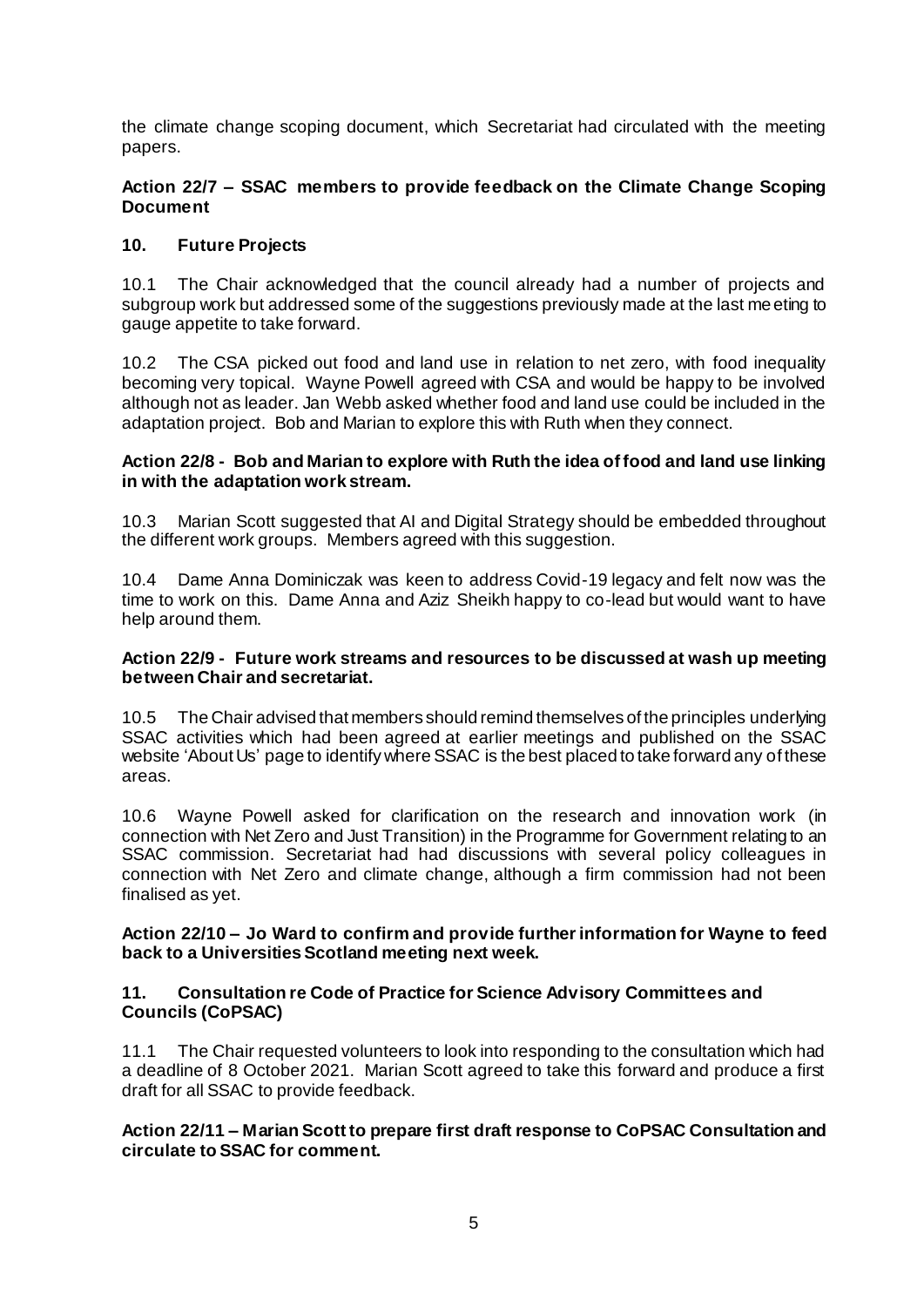# **12. AOB**

12.1 Jan Webb advised that this was her last SSAC meeting and that her time here had been useful to understand the broader issues and is now taking up a role as Co-chair of Energy Tech Partnership. She would continue to provide work in the SSAC subgroups on energy and climate change.

12.2 The Chair thanked Jan for all her hard work during her time on the council and wished her well in her new role.

12.3 The Chair also announced that Carol Tannahill will be stepping down and thanked her for all her work on the council. Carol's replacement will be invited to the December SSAC meeting.